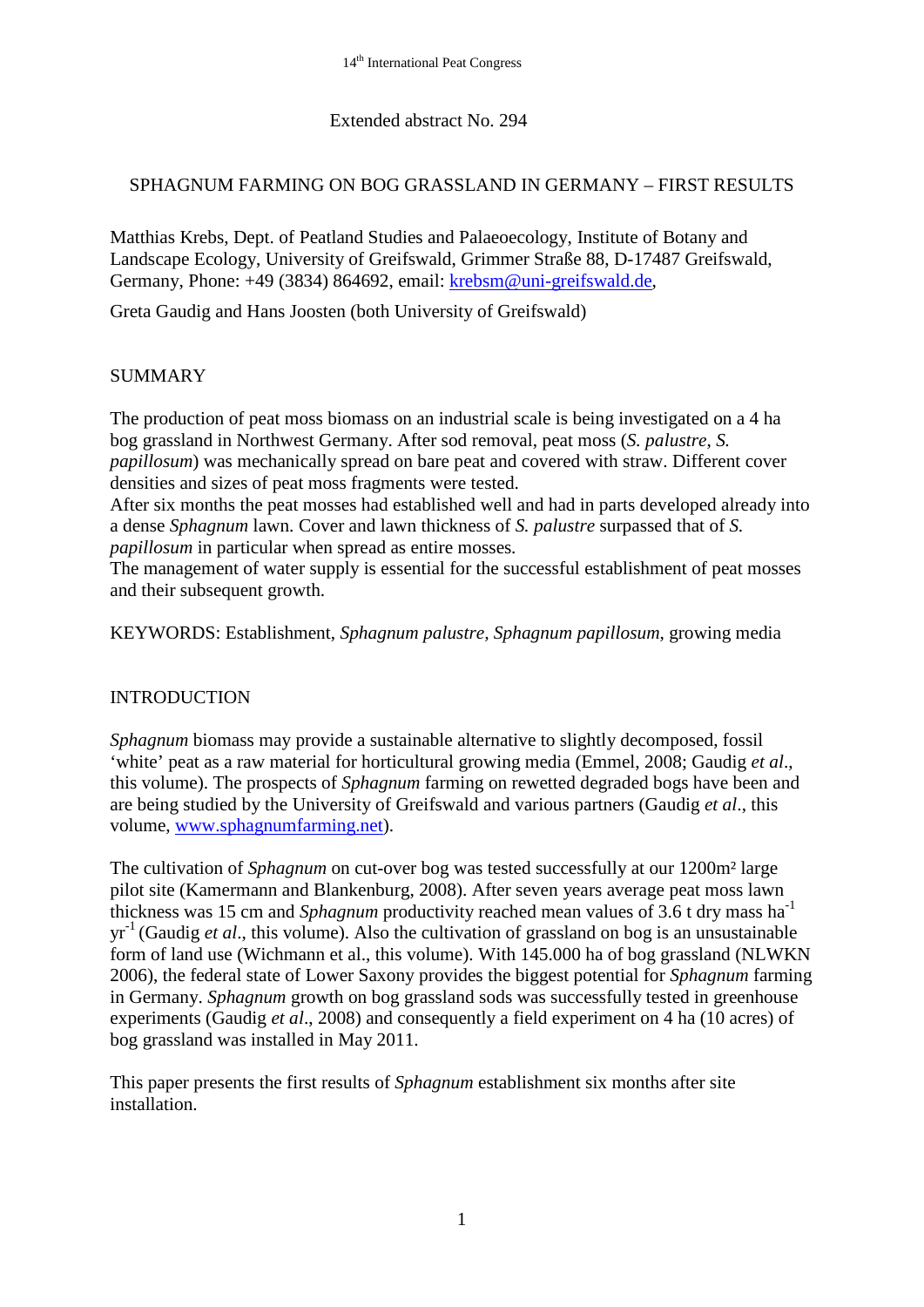## MATERIALS AND METHODS

The pilot site was established in Northwest Germany (Lower Saxony) next to Rastede in the Hankhauser Moor (N 53°15.80' E 08°16.05'). This area is strongly degraded after decades of intensive agricultural use with deep drainage, leading to 1 m of peat loss since 1958. Over 4 ha (10 acres), the upper highly mineralized peat layer (~30 cm) was removed and used for constructing dams for machine works resulting in 10 m wide production stripes bordered by irrigation channels. After site preparation different sized fragments, entire mosses - only *Sphagnum palustre*, with mean sizes of 0.5 x 6.0 cm and fragments with mean sizes of 0.2 x 1.1 cm of *S. palustre* and *S. papillosum* were mechanically spread on the bare peat so that they covered 40-50, 65-75 or 80-90%, altogether  $75 \text{ m}^3$  per hectare. Peat mosses were subsequently covered with straw (Quinty and Rochefort, 2003). After installation the experimental site was rewetted.

310 randomly selected permanent plots (25 x 25cm) were installed to study peat moss establishment by recording peat moss cover and lawn thickness. The cover of vascular plants could be kept <30% by regular mowing.

Statistical analysis and figures were made with the software R (R Development Core Team 2009). Differences between sites were analysed with the non parametric Kruskal Wallis test and a multiple comparison test after Siegel & Castellan (1988, R package pgirmess, Giraudoux 2010).

### RESULTS

After six months peat mosses grew well and in parts a dense *Sphagnum* lawn had already developed. In general, growth of *S. palustre* surpassed that of *S. papillosum* in cover and lawn thickness (Fig. 1 and 2). Especially the areas spread with entire mosses of *S. palustre* showed the highest cover (mean 54%, Fig. 1A) and lawn thickness (mean 2.2 cm) (Fig. 1B).



Fig. 1. Development of A) vital peat moss cover and B) lawn thickness (mean) of *S. palustre* and *S. papillosum* and different initial sizes (entire vs. fragmented mosses) over a period of six months after moss spreading (May 2011).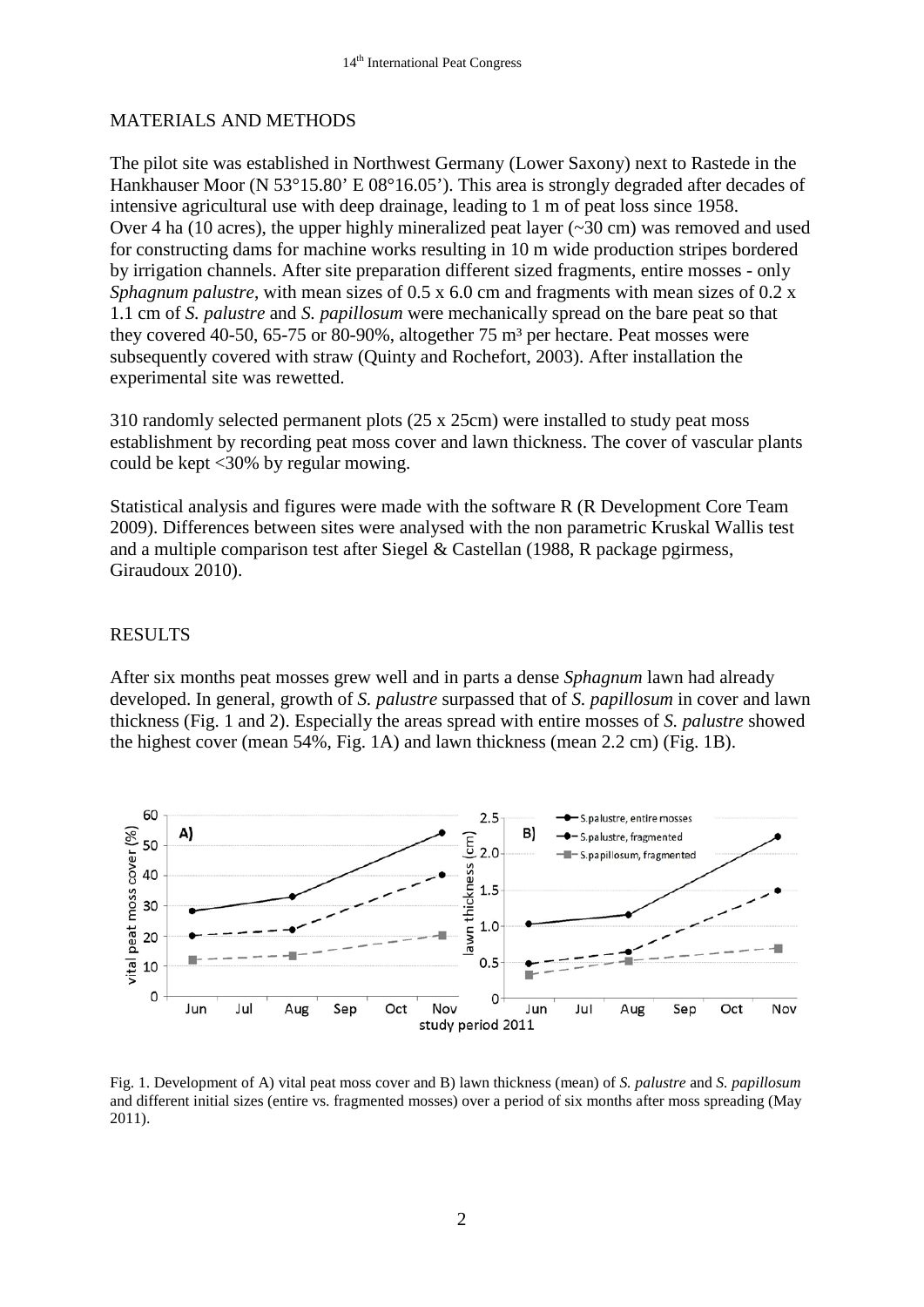The coverage of fragmented *S. palustre* after six months was similar, independent of initial peat moss cover (Fig. 2). In contrast, fragmented *S. papillosum* covered after six months more where more mosses had been spread (Fig. 2).



Fig. 2. Vital peat moss cover of fragmented *S. palustre* and *S. papillosum* six months after installation with different initial peat moss cover. Differences were tested within each box separately (Kruskal Wallis and multiple comparison test). Values with different letters differ significantly ( $P \le 0.05$ ).

#### DISCUSSION

The establishment of peat mosses on former bog grassland was promising, with *S. palustre* establishing faster than *S. papillosum*. Similar results were obtained in establishment experiments in Georgia (Krebs, 2008). Whereas both species have similar regeneration ability from green moss parts, brown parts of *S. papillosum* regenerate better (Poschlod and Pfadenhauer, 1989). The better growth of *S. palustre* might be ascribed to its wider ecological amplitude with respect to wetness and trophy (cf. Daniels and Eddy, 1985). The irrigation system and high precipitation during the six months (~470 mm, German Weather Service, climate station Rastede) kept the peat almost permanently wet and partly flooded. The upper, strongly mineralised and nutrient enriched peat surface was removed up to the nutrient poor, slightly decomposed peat moss peat, but eutrophic irrigation water was supplied from the adjacent main drainage channel. Whether *S. palustre* was favoured by the very wet conditions (although *S. papillosum* can also tolerate shallow temporary flooding, Rochefort *et al*., 2002) or by nutrient supply from irrigation will be addressed in on-going research.

Entire mosses grew fastest as was reflected in peat moss cover and lawn thickness. This observation is confirmed by greenhouse experiments with fragment sizes of 0.1-0.3 cm compared with 5-10 cm (Gaudig et al., this volume) and research by Landry & Rochefort (2009) indicating that smaller peat moss fragments need a longer establishment phase. Campeau and Rochefort (1996) and Johnson *et al.* (2000) observed faster establishment (peat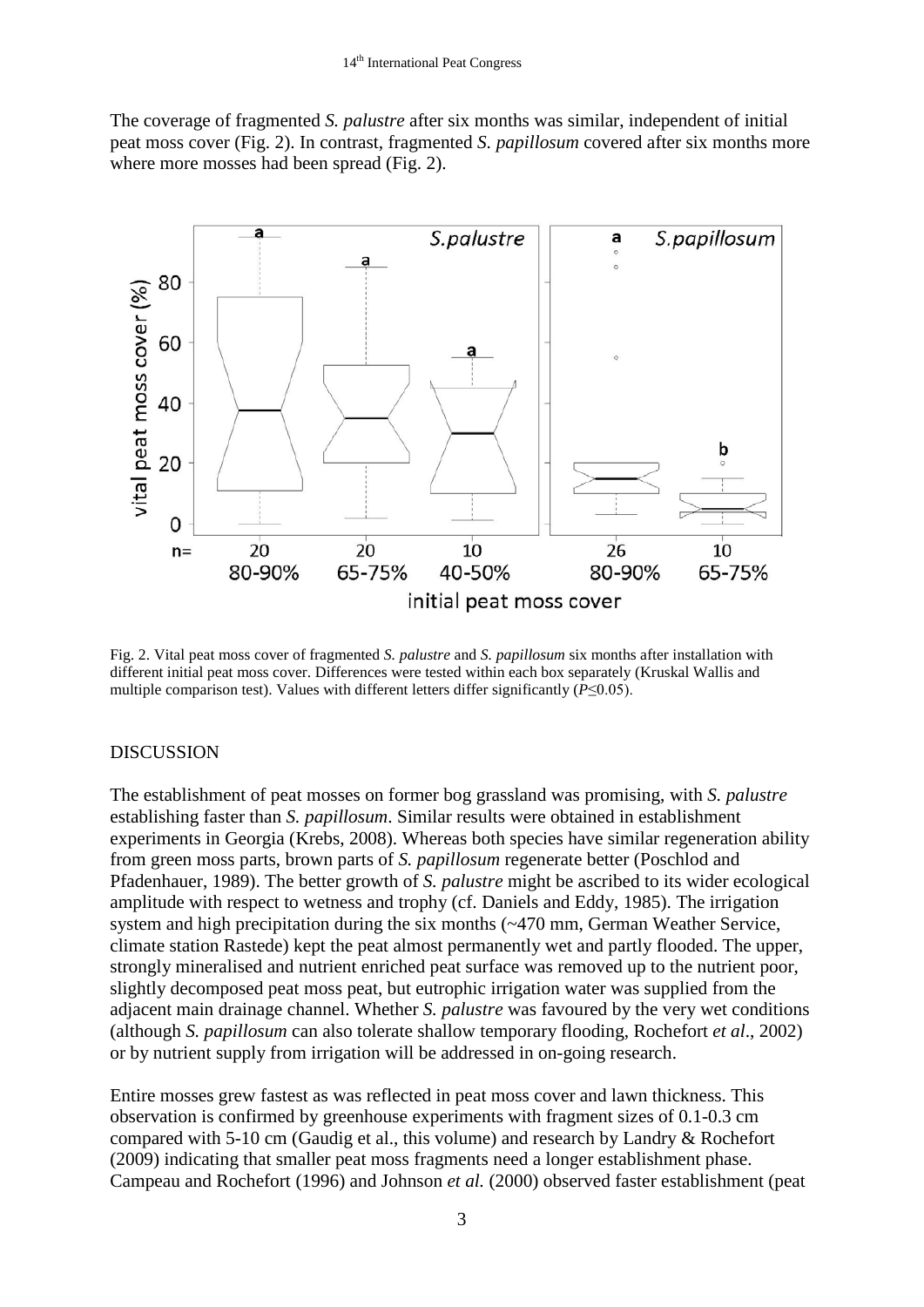moss cover after several months) when more peat mosses were spread. Our experiment confirms this observation with respect to *S. papillosum* (Fig. 2A). Also *S. palustre* showed highest cover after spreading large amounts of peat moss (80-90%), but differences were not significant after six months.

# **CONCLUSIONS**

Six months after installation we can conclude, that

- the mechanical installation of 4 ha *Sphagnum* biomass cultivation area was successful
- *Sphagnum* farming on former bog grassland is possible
- *S. palustre* seems to be more suitable for *Sphagnum* farming, because of fast establishment, in particular when entire mosses are used
- further study of the effect of initial peat moss cover, water table and nutrient availability is required
- a high and stable water table can be ensured by a system of controlled irrigation and drainage.

The first results are promising and continuing *Sphagnum* establishment and growth has been observed. The next step is the development of machines and methods for managing and harvesting *Sphagnum* cultures on an industrial scale.

# ACKNOWLEDGEMENTS

The research has been facilitated by the German Agency of Renewable Resources (FNR), Torfwerk Moorkultur Ramsloh Werner Koch GmbH & Co. KG, and Deutsche Torfgesellschaft mbH, whose financial and in-kind support is gratefully acknowledged.

# **REFERENCES**

Campeau, S. and Rochefort, L. (1996). Sphagnum regeneration on bare peat surfaces: field and greenhouse experiments. *Journal of Applied Ecology* **33**: 599-608.

Daniels, R.E. and Eddy, A. (1985). Handbook of European Sphagna. Institute of Terrestrial Ecology. Huntingdon.

Emmel, M. (2008). Growing ornamental plants in *Sphagnum* biomass. *Acta Horticulturae* **779**: 173-178.

Gaudig, G. and Joosten, H. (2002). Peat moss (*Sphagnum*) as a renewable resource - an alternative to *Sphagnum* peat in horticulture. In G. Schmilewski and L. Rochefort (eds.), *Peat in horticulture. Quality and environmental challenges. Int. Peat Society, Jyväskylä*, pp. 117- 125.

Gaudig, G. and Joosten, H. (2007). *Sphagnum* farming: local agricultural production of a horticultural peat substitute. [http://www.pole-tourbieres.org/docs/Lamoura\\_Gaudig.pdf.](http://www.pole-tourbieres.org/docs/Lamoura_Gaudig.pdf)

Gaudig, G., Joosten, H. and Kamermann, D. (2008). Growing growing media: the promises of *Sphagnum* biomass. *Acta Horticulturae* **779**: 165-172.